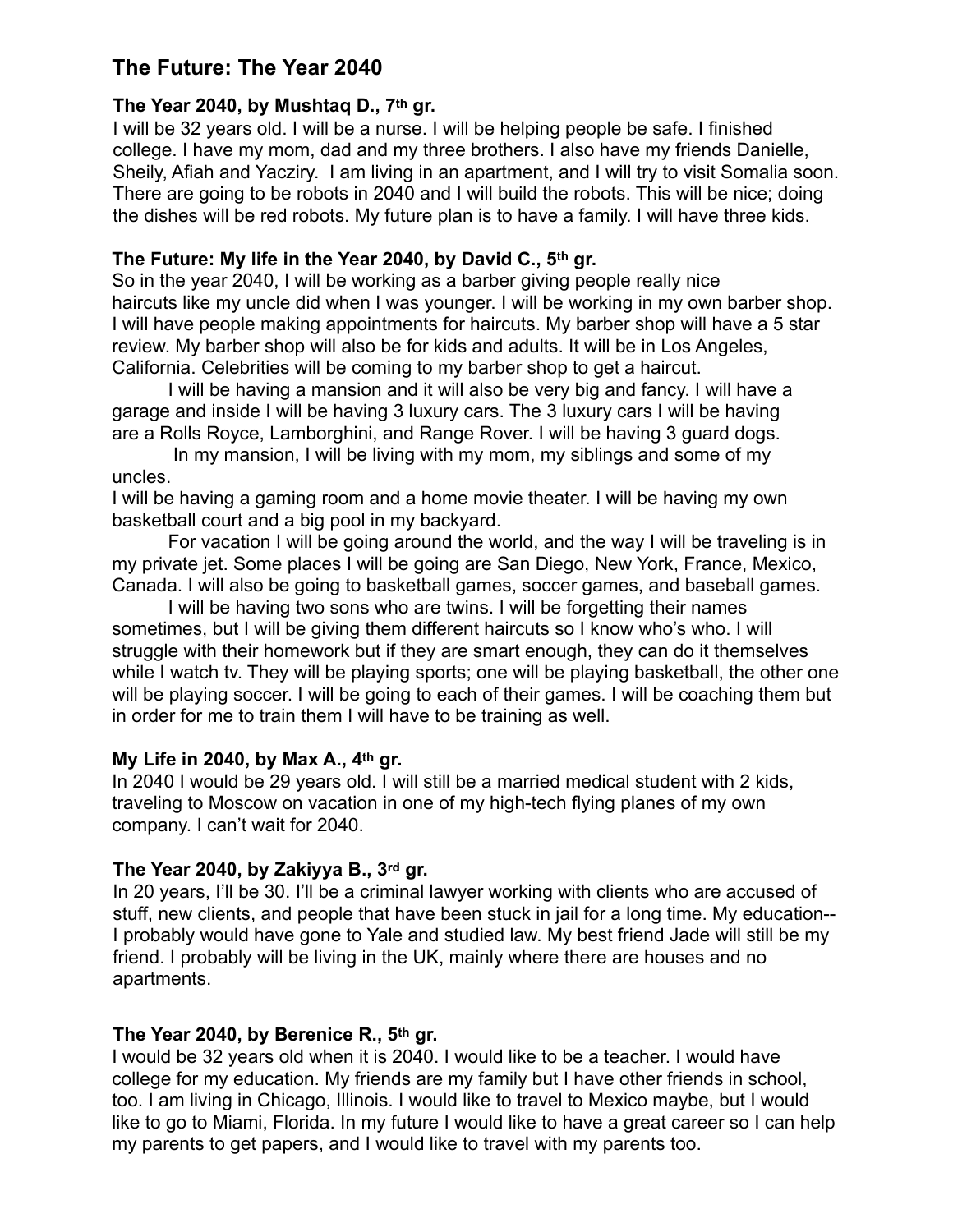### **POEMS**

### **October, By Zakiyya B., 3rd gr.**

**O**ctober is loved by a lot of people. **C**olors of the leaves are beautiful. **T**ossing leaves is something I like to do. **O**range is a color you see a lot in October. **B**ranches start to fall off the trees. **E**ver been scared in October? **R**eally, October is a wonderful month

**LEAVES,** by Zakiyya B. **L**ots of colors, **E**ach one is special in their own way. **A**ll are very delicate, **V**ery outstanding, **E**xtraordinary as they change colors. **S**oft and beautiful.

### **OCTOBER, by Donovan Fuller**

**O**utside in the big blue sky, the sun is shining bright **C**old is the weather, then I wear a sweater, then I feel better **T**he fall is rising through the wall **O**n chilly mornings, the sun is warming on a **B**roken chair; the air is staring in the space **E**ven though winter is coming, the sun is running **R**ight now, I feel warm. It's going to get cold, so that's why I got a warning.

### **THE YEAR 2040, by Omaree M., 6th gr.**

In the year 2040 I think I might have a wife and kids, and there might be better consoles out, and better places to live. Really, I think that Chicago will be a better place without racist people, and everyone might get along. I also think I might be a doctor.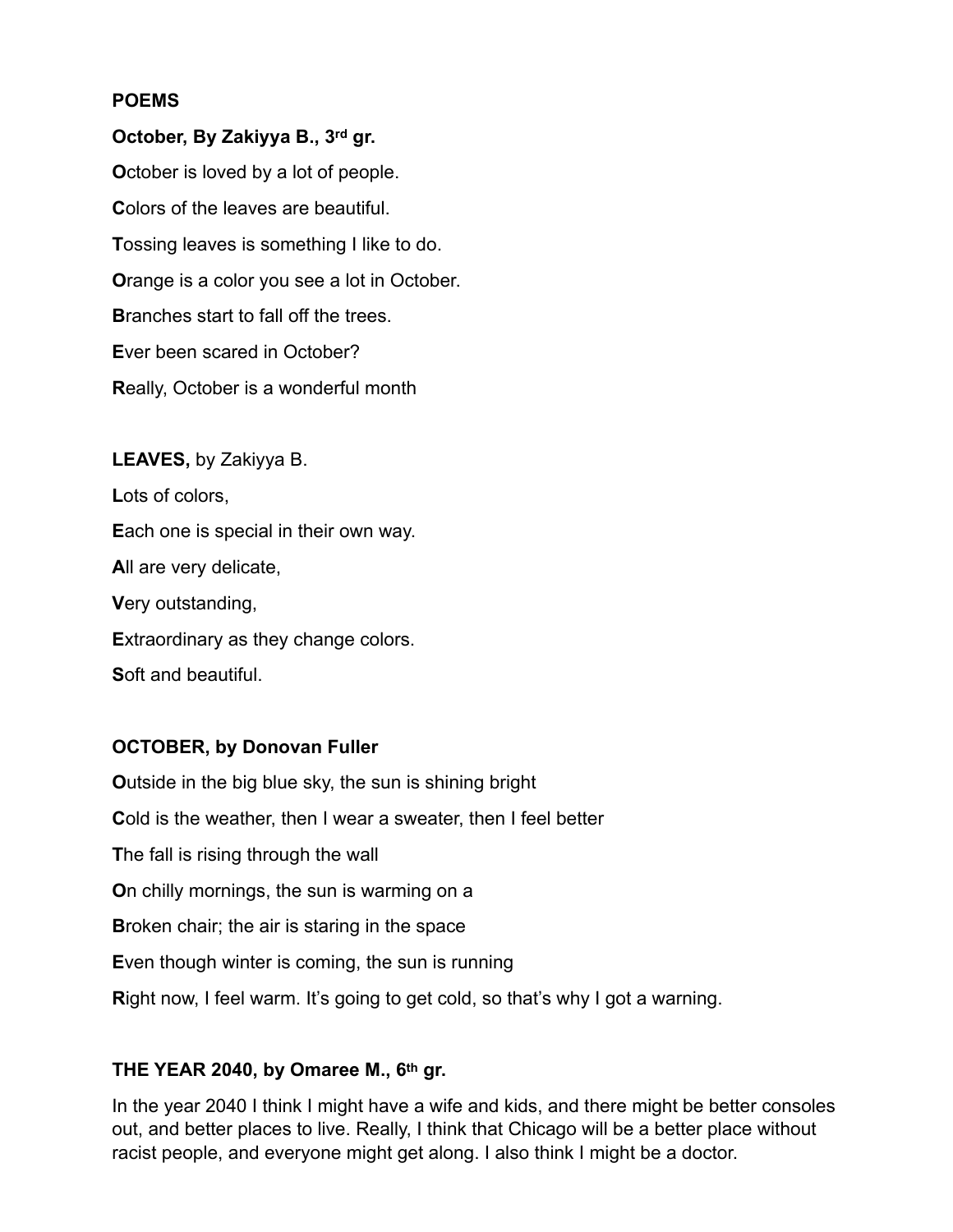**ACTIVITIES TO DO IN Hawaii**, by Isabella R., 1st gr., with her tutor (Jonathan F.)'s help

- 1. I'd like to go to the beach.
- 2. Relax at the beach.
- 3. Swimming at the beach at seeing fish.
- 4. Surfing at the beach.
- 5. Eat Hawaiian food.
- 6. Hawaii is hot.
- 7. Hawaii has mountains and volcanoes.

My dream vacation would be to visit Hawaii. First, I would go to the beach. At the beach, I would play in the water, I would relax, and I would swim with the fish. Next, I would eat some Hawaiian food. Finally, I would like to try surfing. Hawaii would be a lot of fun to visit.

### **My Life in the Year 2040, by Reaisha J., 7th gr**.

In 2040 I would be 31. I would work as an attorney. I graduated elementary, high, and law school. My best friend is FeFe. My ForeverFriend and I plan on getting a house together and raising our kids together. I plan on getting an apartment with my BestFriend. Then after college, we'll get a house built how all 3 of us like it. Also, we'll go on group trips, and me and my best friend would go on law trips. In 2040 there'll be new cars and different laws and a better President.

In 2040, I don't want to be an attorney all my life, so I'd like to own a business with lip gloss, clothes, and skin care products. But now in 2020, I want to be a successful business owner and see where that gets me. I want also to be a great student and get good grades. I want to graduate 8<sup>th</sup> grade, too.

### **My Life in 2040, by Leonela C., 10th gr,**

In the year 2040, I will be living in New York City with my brother. We would live in a regular two-bedroom apartment and take turns cleaning the place. I will be working full-time as a forensic pathologist, working with the police to investigate the cause of death of people who died. As a hobby, I will have a YouTube channel and be making song covers on there. I would also take the time to go out and explore the city on weekends.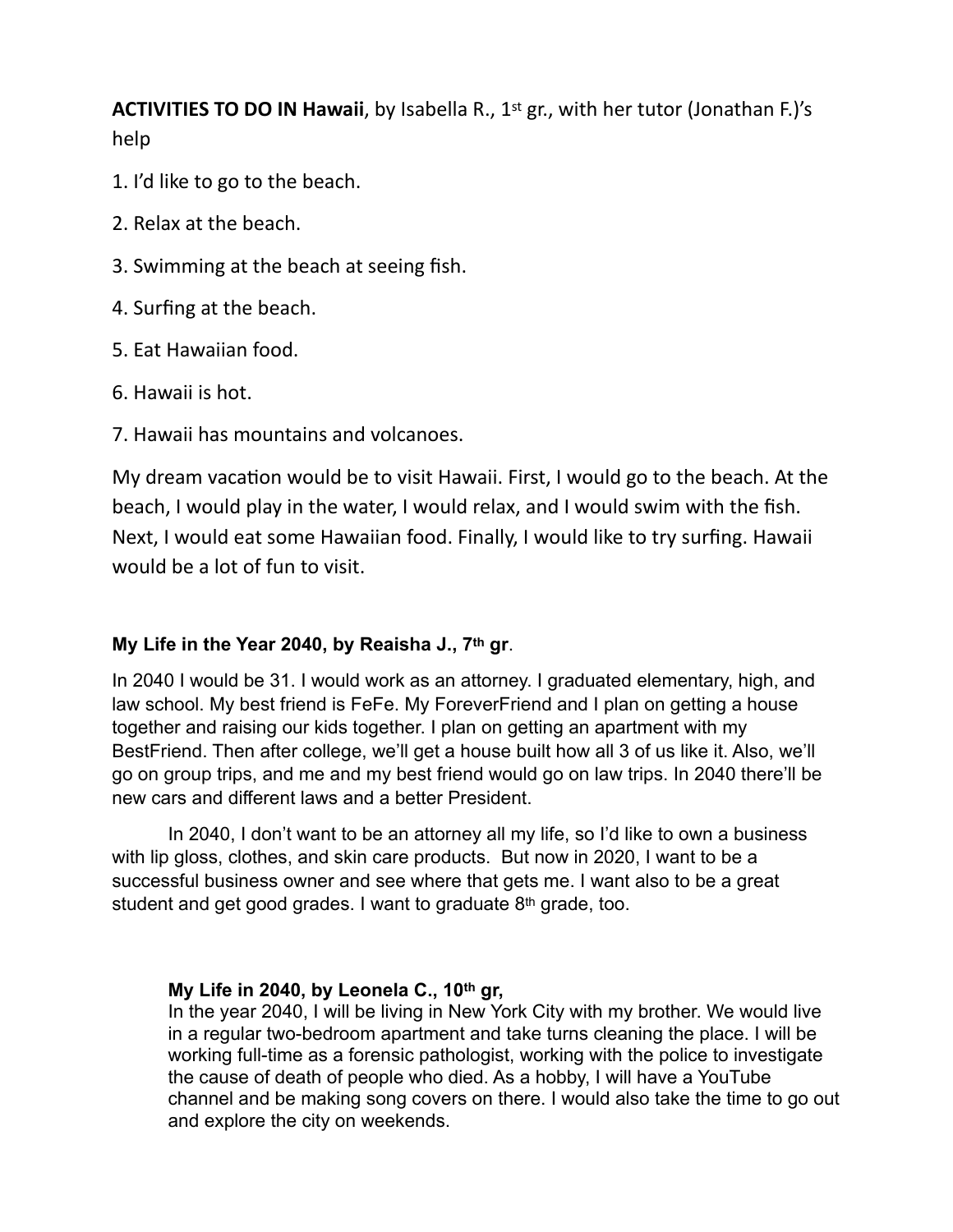I would have a dog that is a rottweiler and bulldog mix and my brother would have a dwarf hamster that we both take care of. My parents would also be living in NYC and we would often spend time together. When we go on vacation, we would drive to Connecticut or a nearby state and stay in a hotel for about 3 days. During that time, we would go eat oWemanagedWut in different restaurants and see nearby places.

### **My Life in the Year 2040, by Hassan, D., 6th gr.**

In the year 2040 I will be a family doctor. Maybe I will be a family doctor in the year 2035. Maybe I will be an engineer to make a car that can fly or float in water or create a new console or a pc. But my parents said to be a doctor so I will be a doctor.

I will be in Chicago for the practice, but I am going to go to Hargeisa in Somalia, to take care of my family members if they are there. Hargeisa is a big city, but it does not have high skyscrapers like New York. It has houses and it does not have I-phones. It has Samsung. My house doesn't have a fountain but it has a big tank full of water. I have a palm tree outside my house. And when I am not doing my job, I will visit my siblings' house.

I feel really good about my life in the year 2040 because there is no stress in my life.

### **By Jessica K., 4th gr.**

In 20 years, I would be 30 years. I would have no family. Also, I would still be playing games. My job would be a doctor. I would be living in Canada, although I don't know what city. I might be living with my brother since he wants to live with me. I would have 5 dogs and 2 birds. I would also go to college. I would travel to New York to see my cousins if they still live there. I think there are going to be cars that can hover, and to start a car they need your handprint. I would want a car that could hover. Also, I think there might be robots that serve food, and I would buy one since I'm lazy.

### **THE YEAR 2040, by Phyllis R., 8th gr.**

Have you ever wanted to travel to Mexico or live in Michigan? Well in the year 2040, that's where I plan to visit. I'm Lele and I'm 13 years old. 20 years from now I will be 33. I think in the year 2040 we will have cars made with glass. I also think there will be another Pandemic probably called COVID-26, it would be worse than the previous one that we had (COVID-19) killing millions of people. Hopefully, by 2040, we will have a female president, maybe someone young like Malala Yousafzai. Maybe by 2040 the taxes will go down and people won't have to pay so much of their hard-earned money.

In these next two paragraphs I will be talking about my family and career in the year of 2049. If I were to have three daughters, I'd name them Azauru, Adonis and Amoeba. While doing a science project in 7th grade, we were working with microscopes and we working with these little organisms named Euglena and Amoeba and paramecium. We were observing what we seen under the microscopes and we wrote down each detail we thought was interesting. I thought the name Amoeba would be a nice name for a baby girl. I think Amoeba would be the oldest, Azauru would be the middle child and Adonis would be the youngest. Me and my niece Fefe had already made plans on moving in together after college. We would buy a house and live with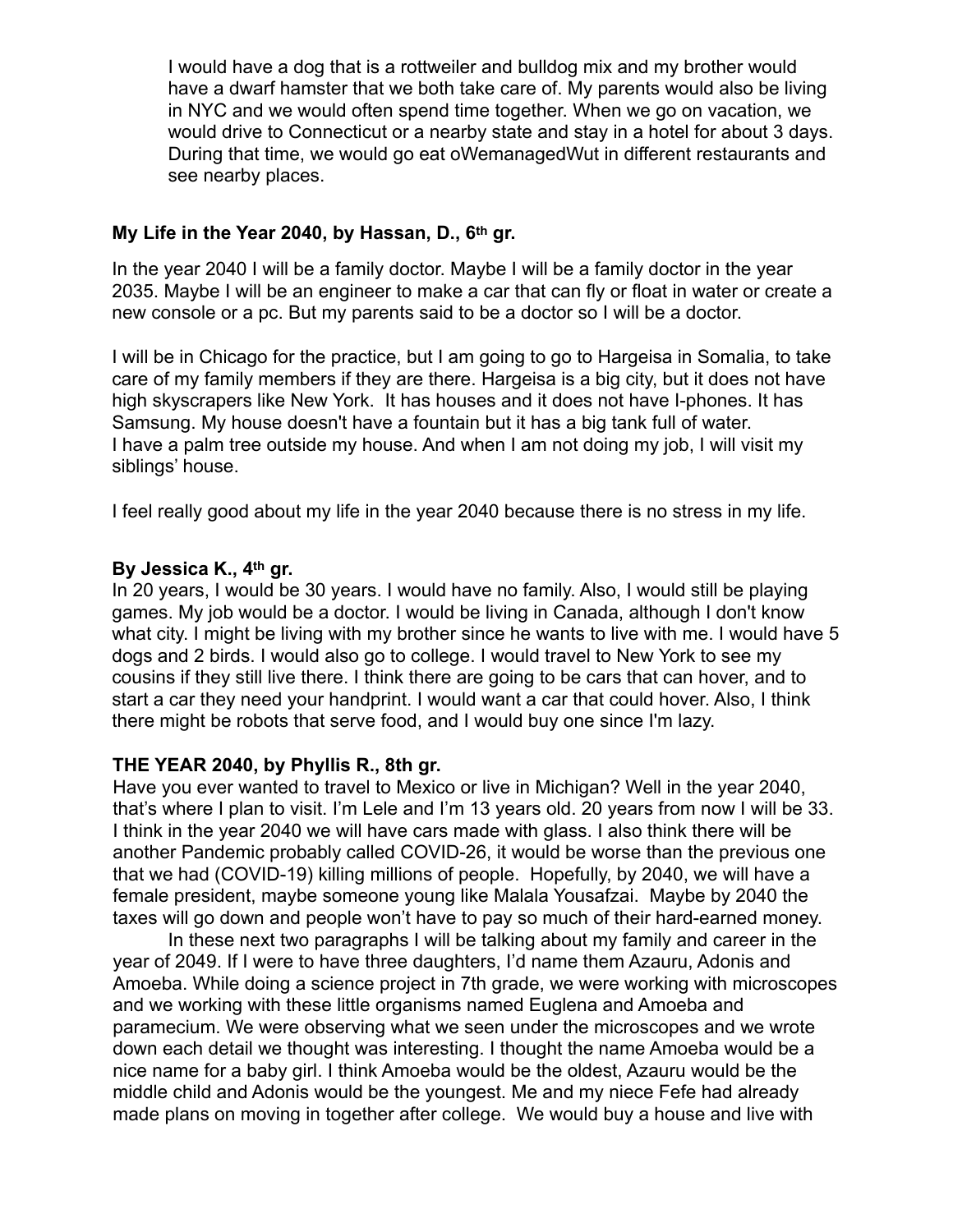whoever we decide to date or talk to. We talked about living in New York, somewhere in the city. I think I would live in a house with my niece and the children.

Next, I will talk about my career. I will have a career in photography, and then I will get promoted to making trailers for movies and films. I will go to a school for it and learn the basics. Then I'll meet new friends and we can all collaborate together. I wanna travel to different states and take photos of different cities and towns. I would also take pictures for other people like weddings, modeling, Christmas photos, or maybe even fall pictures. The films I'd make would probably be horror or love. I really enjoy watching horror films, and I think it would be cool to watch all the different effects and how they make it look so real.

### **The Year 2040, by Layla S., 6th grade**

In 2040 I will be 30 and I will be a professional pastry chef. I will have already opened my own business. Before this I went to a culinary school in Chicago. The friends I went to culinary school with are my best friends. I will be living in New York City. In my free time I will be working on new dishes. In 2040, houses will look different, cars will fly, there will be robots, there will be friendly aliens living on earth. In the future I will be planning to travel more and taste different dishes around the world.

# **2040 by Tanish A., 1st gr., with his tutor Benjamin C.** Nov. 18, 2020

I will be 27 years old in 2040. In 2040, my job will be being a scientist. When I am a scientist, the type of scientist I want to be is an inventor and invent things like a teleporter. I want to make a teleporter because my family lives in India and I live in Illinois and it takes a really long time to go back to India. And also, I would make a magnet that takes bones out of fish. I want to take bones out of fish because it takes a very long time to eat because there are bones in there. And also, for some time, I am going to be an astronaut! Astronauts like fast roller coasters and I also do, so I want to be an astronaut.

In 2040, I think I will invent the whole day. The whole summer, I am going to stay in India. I think that most of the time I will stay in Andhra Pradesh. I am going to talk to my cousins there.

I am going to stop going to school after college because I am really excited to become a scientist. I think I'm going to study algebra math.

One of my friends is saying he will be a scientist exploring underwater. I think we are going to help each other at some point. I am also going to be friends with the different inventors.

The only things I am going to do when I am 27 is invent things, go to India, and help different scientists at some point, and that's all I think I'm going to do when I'm 27. And also, after a long time when I have kids, I am going to take care of them sometimes because I'll be inventing stuff.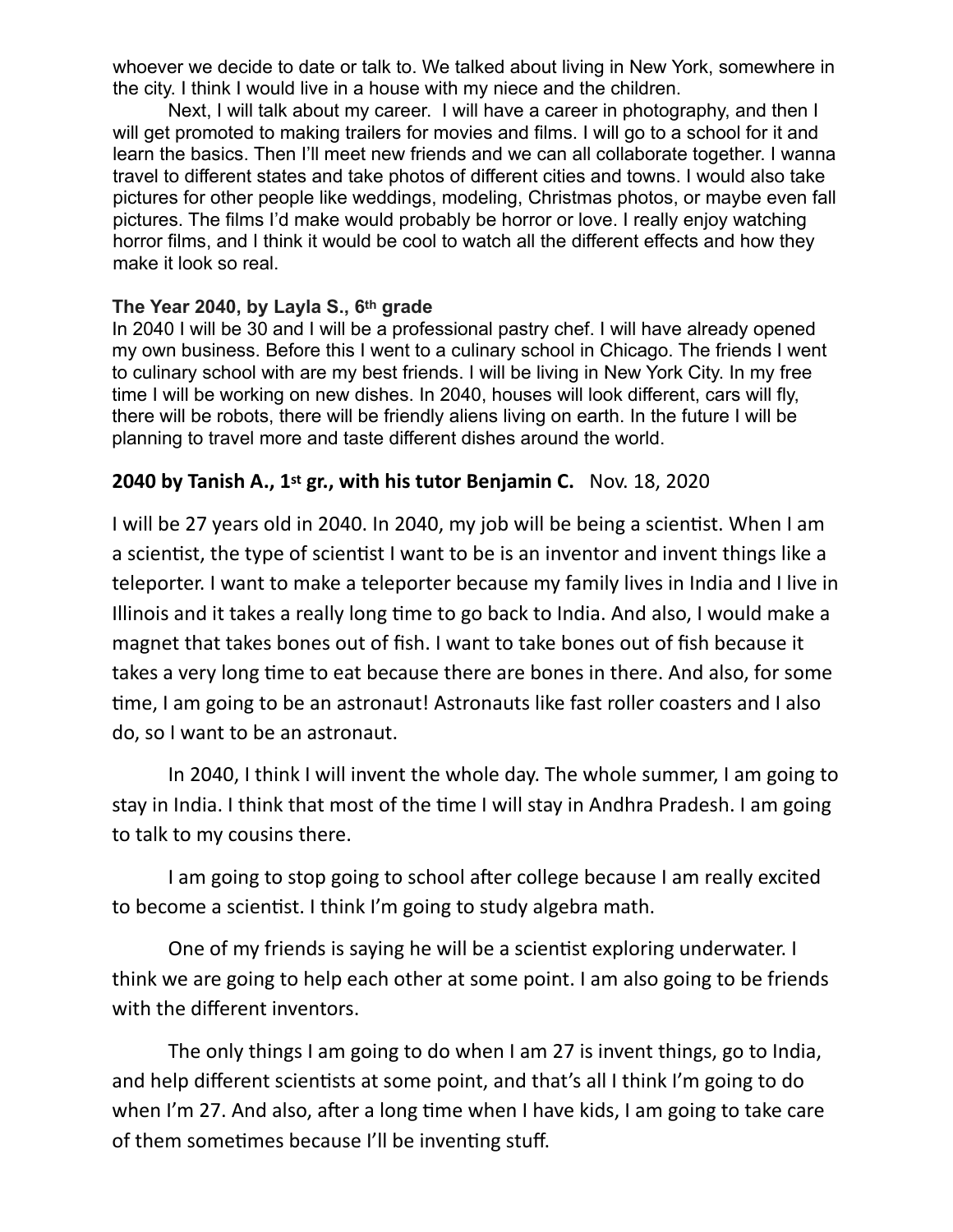### **2040, by Carl A., 2nd gr.**

- In 2040 I will be an engineer.
- In 2040 I will be 27.
- In 2040 I will do engineer work and
- In 2040 I will help cars

In 2040 I will have 1 kid and dog and a fish

- In 2040 I will live in the USA!
- In 2040 I will live in Illinois
- In 2040 I will travel to see Paris
- In 2040 I will watch sonic the

#### movie

#### **The Year 2040, by Jaylen S., 4th gr.**

I will be a teacher in 2040. I will be a YouTuber. I don't know if I will have any family members, but I will definitely have friends. I will teach the 3rd grade. I might live in New York City because I think it's a nice place.

#### **Extra Writing, By David C., 5th gr. 11.30.2020**

In March 2020 I received the best news, that we would not have school because of a pandemic. I was happy because we were not going to have school and I knew that I could play video games all day. At the time I didn't know what pandemic means so I thought it was something good until the news showed the number of cases and deaths. My mom said that we are not going to be able to go outside and I responded that it is ok because we stay home and play all day.

 I was having a great time during my vacation until the news announced that we were going to have online classes. My heart dropped. I knew that my vacation was over and I had to go back to school. Some good things were that we were not going to have to go back to school in the hot weather, we were going to be inside of our house all day. Some bad things were that I was not going to be able to see or hangout with my friends and that we were going to have to stay inside for the rest of our lives, we had to wear masks everywhere we go to even when we go on walks.

 Summer really sucked because we planned to go to the beach the year. We were not able to go outside for the 4th of July. I found interest in rappers that I never heard of. Played more games, I played with old friends that were older than me. My mom would go to every store because no store had no hand sanitizer and Clorox wipes.

 During quarantine I was able to spend more time with my family like playing video games with my uncle and my little brother. I got some interest in some novellas that my mom watches and when the novella came on the tv we would watch it together. We ate every meal with our family. It felt like it was Thanksgiving every day.

#### **2040, by Maria M., 8th gr**

I will be 34 years old. My job would be a pediatrician because I like to talk to kids and not make them uncomfortable while checking on them. My education I have completed is high school, college and medical school. My family will always be my mom and dad and my siblings. I moved out of Chicago and now I live in San Diego. I will travel to Paris, Japan, Venezuela and Egypt with my mom. I would like to have a house in my name and would love to buy my parents one too. Also, as a pedestrian I recommend to the San Diego school board to have school days to start in the afternoon.

#### **2040, by Donovan F., 4th gr.**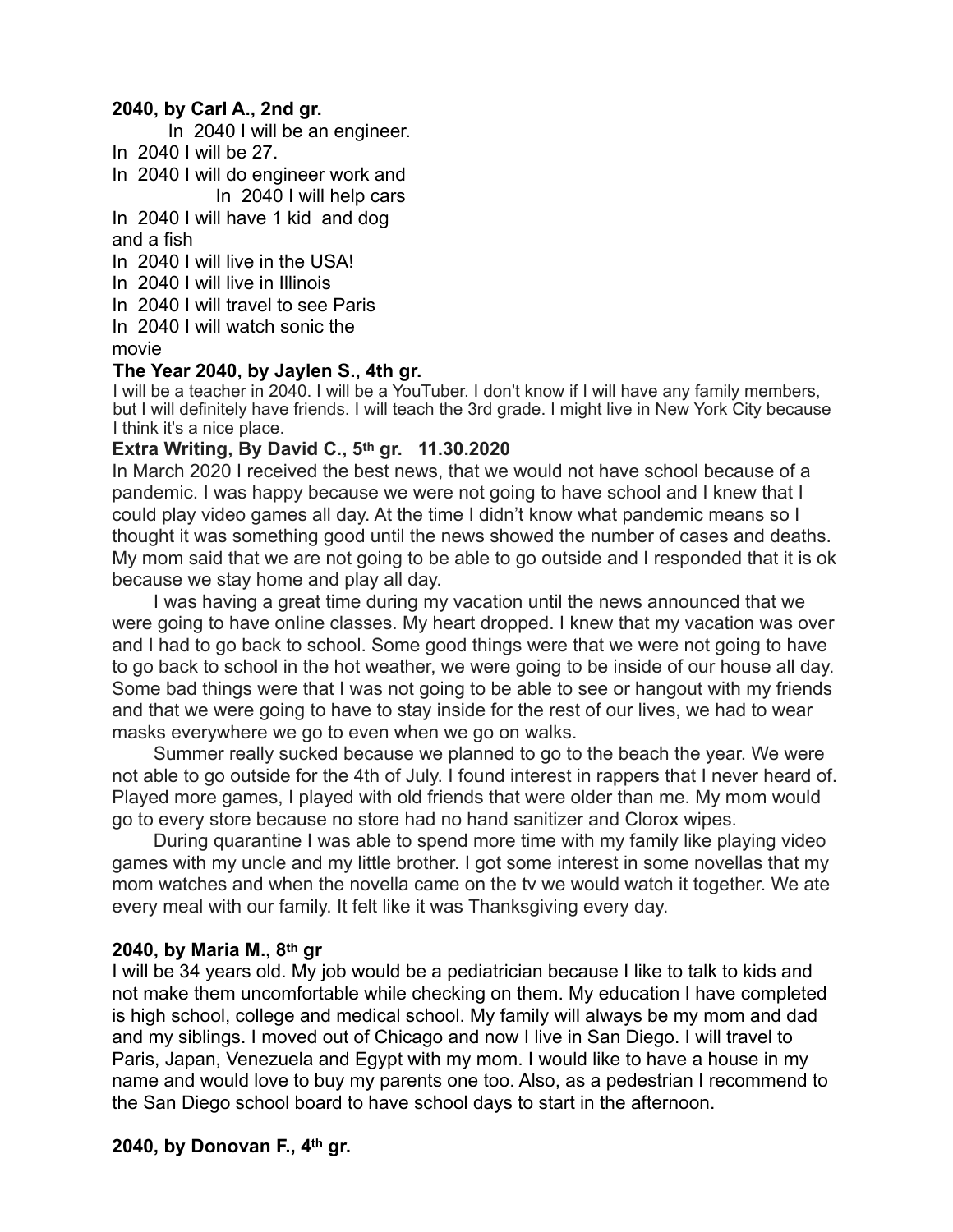My name is Donovan Fuller. I am nine years old. My birthday is April 6<sup>th</sup>. I want to be a cook in 2040. In 2040 I'm going to be 29 or 28 years old. I will most likely have friends in 2040 and I will still have three brothers. They are annoying.

 I will be living in Australia in the year 2040. I also want to go to the zoo to see kangaroos there. In 2040, I would like to invent a hammer shrink ray and an invisibility cloak. I'm going to have a college education by then. I will use my invisibility cloak at college. I will have a food truck named Lifetime Foods in 2040. I will make hamburgers, hot dogs, lasagna, and other foods. That is what I would do in 2040.

### **2040, by a Student in the Tutoring Program**

I will be 34 years old. My job would be a pediatrician because I like to talk to kids and not make them uncomfortable while checking on them. My education I have completed is high school, college and medical school. My family will always be my mom and dad and my siblings. I moved out of Chicago and now I live in San Diego. I will travel to Paris, Japan, Venezuela and Egypt with my mom. I would like to have a house in my name and would love to buy my parents one too. Also, as a pediatrician, I recommend to the San Diego school board to have school days to start in the afternoon.

### **My Story of 2040, by Adithi G., 1st gr.**

I will be 26 in 2040. I always wanted to be a bus driver. I'll be taking people for a ride on my bus. I want my bus to be pink, and I want some hearts and my name on the bus. I will make it just for kids and some grown-ups, too. I also want to take everyone wherever they want to go. Even if it's far away, I will still help make their dreams come true. I will have gone to college and learned new things about buses that I do not know this year.

My family is from India, and one of my best friends, Shasi, is from India. My mom is best friends with Shasi's mom. I will still be best friends with Shasi, and I have always wanted to live in the same house as her. I want the house to be near the beach and my school.

In 2040, I think new inventions might be new machines that we use to clean or other kinds of things. Also, I always wanted to be a house builder. I will get smarter and be intelligent, and I will be an example to others like Amelia Earhart.

### **STORIES OF 2040, by Himaneesh D., 1st gr.**

I will be 26 years old in the year 2040. But before I talk about 2040, I want to talk about where I will go to school before I am 26.

I don't know of any colleges, but it depends on where I live; if I live outside of the country, I will go to college outside of the country. I think I may live in India some day and would like to go to school in the city of New Delhi. My dad is from Andhra Prathash, which is near the Bay of Bengal.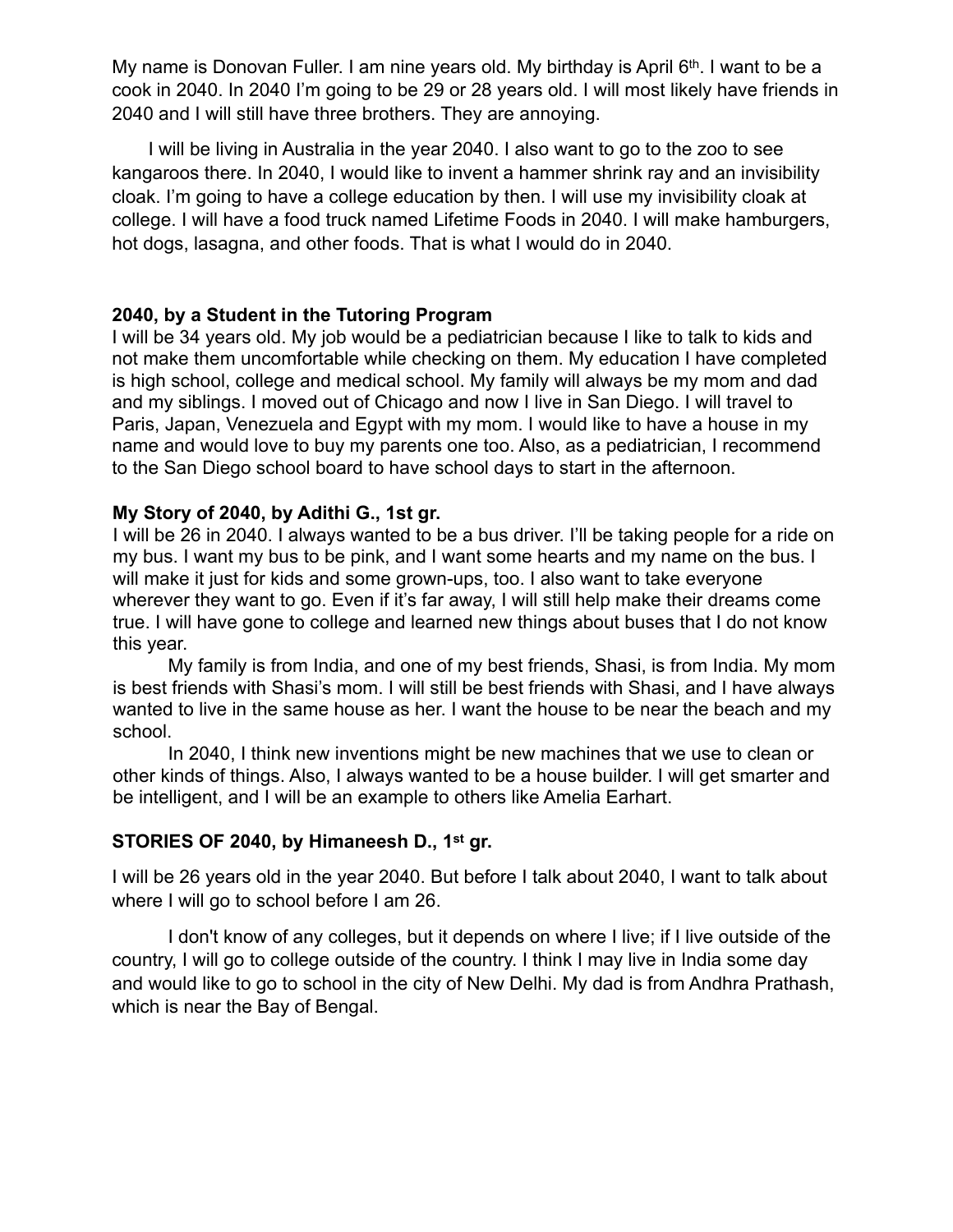

In college I think I will study science - about animals. If I don't go to India, I would like to live in the United States, in a place different from Chicago.

I would like to work in a shop - maybe Costco or Aldi. I will stock the shelves or I will be a cashier.

I would like to live in a big house with a big yard with lots of trees. I also want a dog and a dog house - a German shepherd or a golden retriever.

**THE YEAR 2040, BY JAYLEN S., 4th gr.** I will be a teacher in 2040. I will be a YouTuber. I don't know if I will have any family members, but I will definitely have friends. I will teach the 3rd grade. I might live in New York City because I think it's a nice place.

### **THE YEAR 2040, BY PRANATHI Y.**

I will be 26 years old in 2040.

I will go to college. I will take a lot of science courses in college. I am going to become a scientist. I like experiments.

I wonder if I'm going to live in Chicago when I'm 26 years old in 2040.

When I grow up, we're going to go on a ship. I would like to go to India, because that's my home country.

# **URIEL M., 4th gr., dictated to his tutor STORIES OF THE YEAR 2040**

In the year 2040, I am going to be 28 years old. I will be a policeman. In 2040 I will still be living in Chicago, but I will travel to New York, Texas and Mexico for fun. I'll travel to lots of other places too. I will have finished high school, four years of college and completed the police academy by 2040. I will have three cousins, who are my friends in the year 2040. Everyone will drive Teslas instead of normal cars in 2040. There might also be cars that fly in 2040. There will also be more smartphones in the year 2040. There will be cooler, better houses in the year 2040 as well. I think that fireworks will be a lot cooler in the future and holograms will be around in the future. I am excited for the year 2040.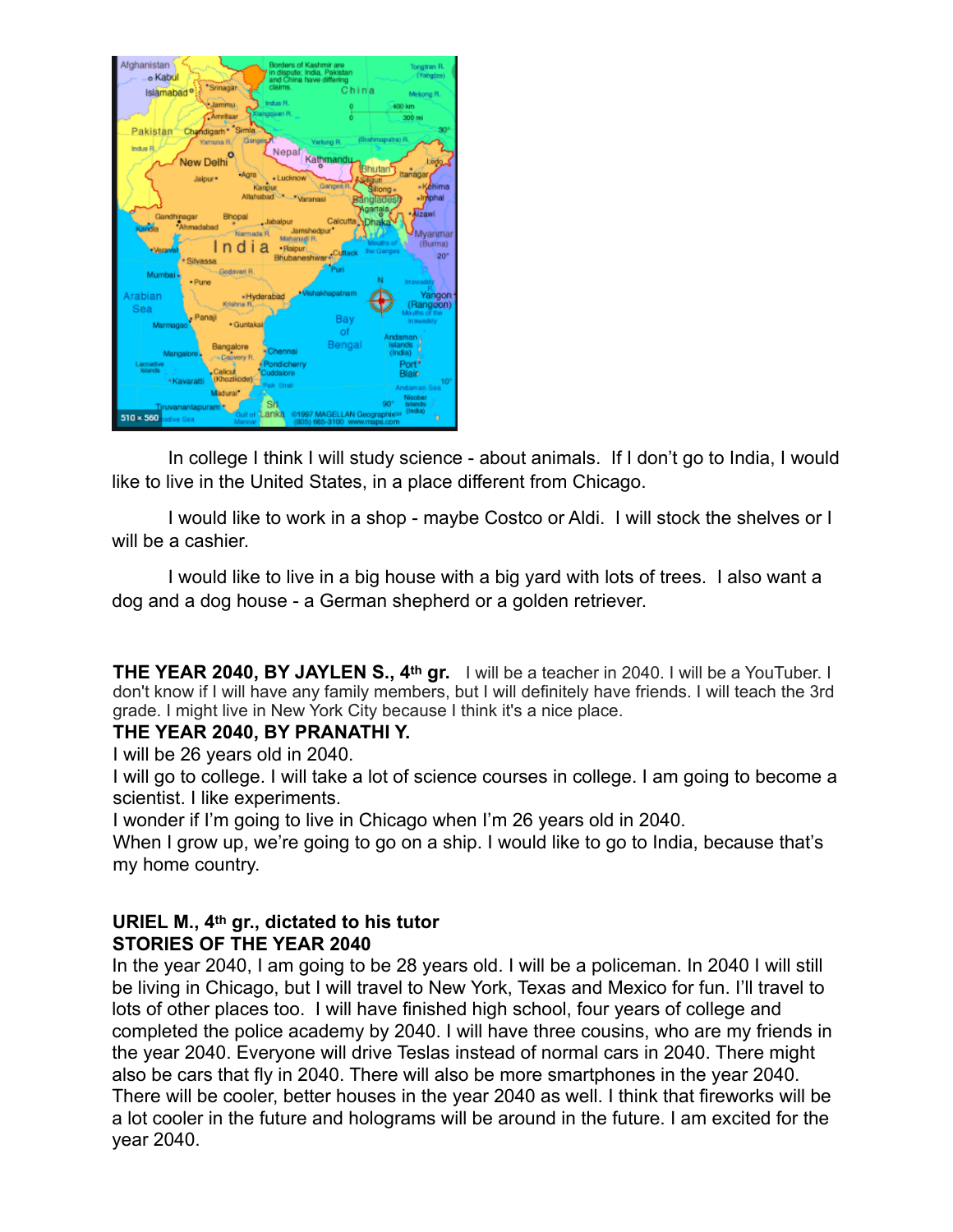# **THE YEAR 2040, BY CARLOS C.-G.**

I will be a police officer in 2040. I will be 30 years old. I will use a computer to check something for the store to get a donut. I went to high school, and college, and police academy. I want to live in downtown Chicago.

I have ten children, 5 boys and five girls.

I would want to work on SWAT because I want to protect people.

# **STORIES OF THE YEAR 2040, By MUKUNTH R., 5th gr.**

In 2040, I am going to be 29. I will be a SWAT member. My friends will also be SWAT members. I chose to join the SWAT team because it might be more fun and enjoyable than sitting down at my laptop. My job is going to be to spy on people. I'm going to use high-tech equipment to find locations and track people with tracking chip. I learned math, science, and social studies in school. I think I'm going to be best at math and I'm also going to be good at my aim, like when I shoot a gun. My friends and family are my mom, my dad and Arjun. I'm going to live in the USA in a secret hideout during the day. I am going to Florida to disable a bomb, which I do all the time. In 2040, hoverboards are going to be invented that can actually hover. There will also be laptops that don't need anything to run. For vacation, I'm planning on going to Honolulu, Hawaii.

# **BY MARWAN D., 9th gr.**

I will be 36 years old in 2040. I will be a wrestler. I will have a falcon logo. i will wear red and white gear. I want the fans to cheer. I want to become a grand slam champion. I want to win the WWE championship, the intercontinental championship, the U.S Championship, a tag team championship, universal championship. I went to school to become a wrestler.

I have wrestling friends and my family are doing their own thing. I live in Los Angeles but I will be traveling 300 out of 365 days to perform.

I moved to L.A because rich people live there and the weather is nice.

I think there will be flying cars. My flying car will have a falcon logo and the color will be green and have tiger stripes.

# **MALACHI H., 5th gr.**

In the year 2040, I will be 30 years old. I am thinking about being a mathematician. I watch movies, get good amounts of sleep, and play online games with friends. I am going to do a 4-year degree and possibly graduate school. I'll still be in touch with my mom and dad (they will be 60 years old) and my two sisters (they will be 23 and 25). I'll still be in touch with my grade school friends - we have already stayed in touch when we stay at the same school and take different classes. I'll probably be living in Africa (Togo - it is summery every day there), I'll probably be traveling to Canada in the summer where my cousin lives and some friends.

Inventions might be:

- Easy ways to unlock and unban games from websites with just a few clicks
- A robot to vacuum the carpet and clean up the room after my sisters play

I hope everything is 88% off from where it is today so everyone can afford what they need.